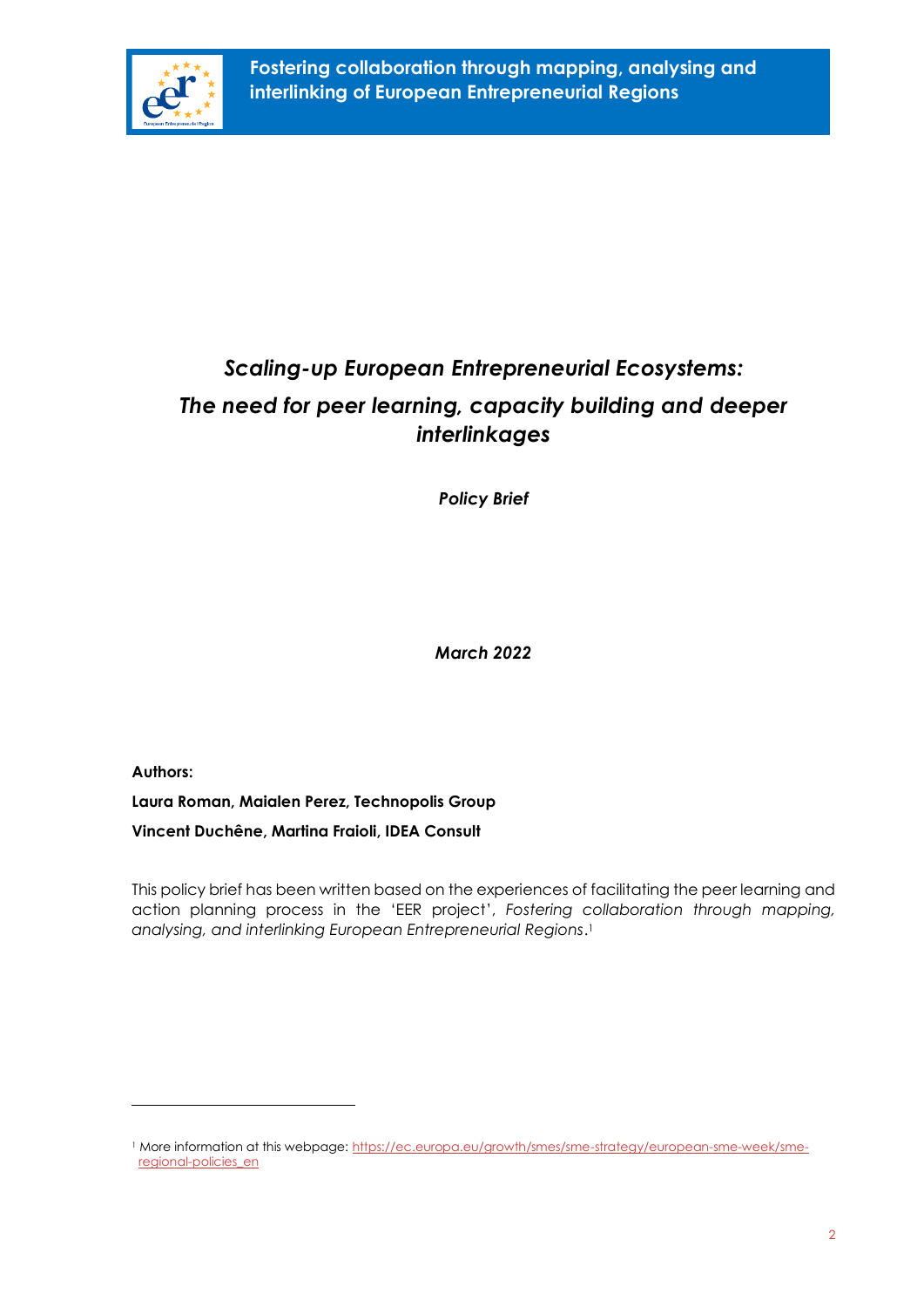# **'Fostering collaboration through mapping, analysing, and interlinking of European Entrepreneurial Regions' project<sup>2</sup>**

Launched in December 2018, the EU project 'Fostering collaboration through mapping, analysing, and interlinking of European Entrepreneurial Regions' had the objective of strengthening the impact of existing actions aimed at further developing start-ups and scaleups in the context of the European Entrepreneurial Regions initiative. The **EER Label** is granted to regions with an outstanding and innovative entrepreneurial policy strategy, irrespective of their size, wealth, or competences.

The project started with ten regions interlinking in a first phase in 2019-2020, followed by the addition of eight new regions and reinforced priorities for collaboration in September 2020- December 2021. The participating regions have been Catalonia, Central Macedonia, Flanders, Île-de-France, Lombardy, Lower Austria, Marche, North Brabant, Western Greece, North and Western Region of Ireland in the Phase I, and Asturias, Navarra, Valencia, Gelderland, Northern Ireland, Helsinki-Uusimaa, Pomorskie and Małopolska in the Phase II.

The project followed a **step-by-step approach for the developing of synergies and interlinking of ecosystems** [\(Figure 1\)](#page-1-0).



<span id="page-1-0"></span>*Figure 1 Overview of the EER Project goals, participating reigons and collaboration model*

Source: Technopolis Group & IDEA Consult

<sup>2</sup> More information at this webpage: [https://ec.europa.eu/growth/smes/sme-strategy/european-sme-week/sme](https://ec.europa.eu/growth/smes/sme-strategy/european-sme-week/sme-regional-policies_en)[regional-policies\\_en](https://ec.europa.eu/growth/smes/sme-strategy/european-sme-week/sme-regional-policies_en)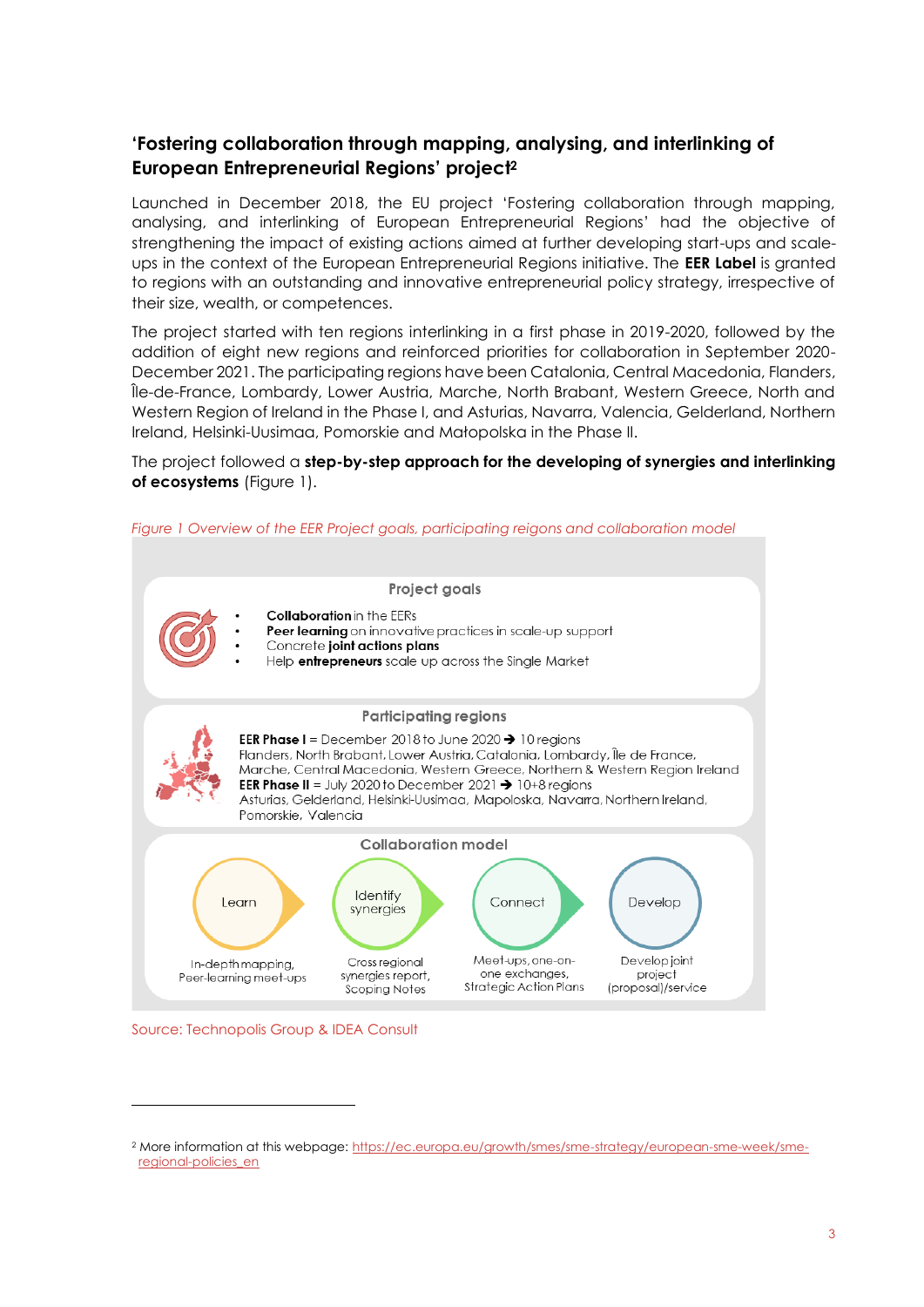One of the first steps developed by the project was a common **framework and methodology to map the entrepreneurial ecosystems** of the participating regions. Eighteen in-depth mapping reports<sup>3</sup> were published based on the review of the regional indicators for ecosystem dynamism, as well as interviews with the ecosystem players. The reports also identified strengths, weaknesses, opportunities and threats for the regions' ecosystems, and collected potential suggestions of interregional collaboration to support the ecosystem development.

To reach the goal of sparking long-lasting cooperation initiatives, structures or projects across the EER regions, the regions were engaged in a process of designing interregional Action Plans. The "Guide to mapping, action plan design and peer learning for regions"<sup>4</sup> explains more indepth the individual steps towards designing an Action Plan, illustrated in the figure below.



*Figure 2 Steps to developing Action Plans*

#### Source: Technopolis Group & IDEA Consult

<sup>3</sup> See the links here: European Commission, 2022: SME Regional Policies, https://ec.europa.eu/growth/smes/smestrategy/european-sme-week/sme-regional-policies\_en

<sup>4</sup> Technopolis Group, IDEA Consult, 2021: Fostering collaboration across entrepreneurial ecosystems: Guide to mapping, action plan design and peer learning[. https://op.europa.eu/en/publication-detail/-](https://op.europa.eu/en/publication-detail/-/publication/36a28659-8a20-11ec-8c40-01aa75ed71a1) [/publication/36a28659-8a20-11ec-8c40-01aa75ed71a1](https://op.europa.eu/en/publication-detail/-/publication/36a28659-8a20-11ec-8c40-01aa75ed71a1)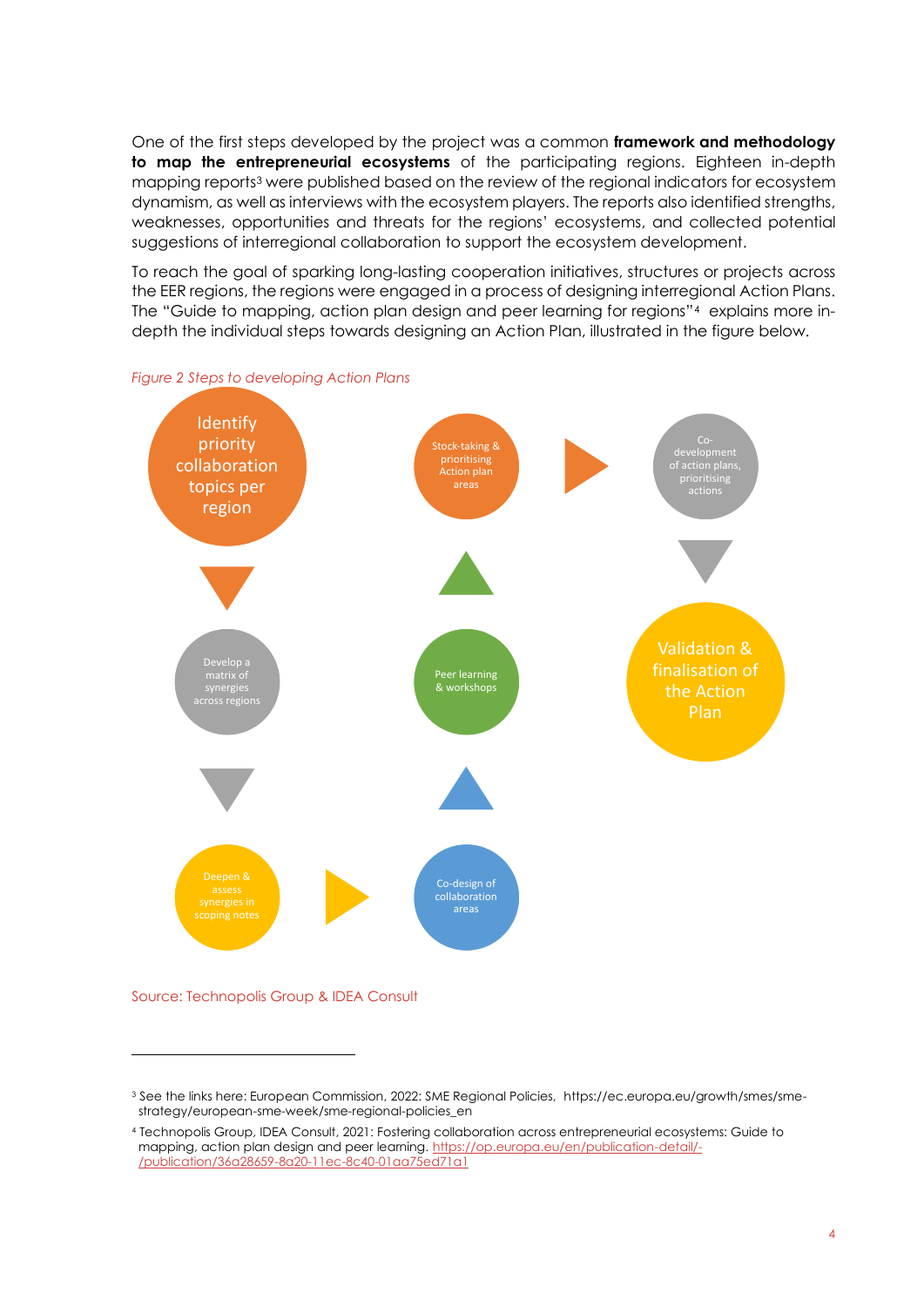## *Figure 3 EER project: facts and figures*



18 In-depth mapping reports on the regional entrepreneurial ecosystems



12 collaboration topics (horizontal and thematic) 8 Action Plan areas



2 Scoping Workshops 44 Peer learning meetings from November 2020 to June 2021



5 One-on-one exchanges Matchmaking platform: 30 meetings Further 6 One-on-one exchanges scheduled beyond project lifetime



Creation of **trust** and familiarity between regions



Solid long-lasting connections and an **EER community of 200 ecosystem builders**

## Source: IDEA Consult & Technopolis Group

# **Key success factors for an effective development of interregional Action Plans**

The lessons learned outlined below are presented in a more detailed version in the **« Guide to mapping, action plan design and peer learning ».<sup>5</sup>** There are several key factors that can contribute to the success of the process of bringing together regions towards creating common programmes of activities. Firstly, there are specific aspects that need to be taken into account when performing the initial phase of in-depth mapping of the entrepreneurial ecosystems, which sets the stage towards better defining key areas and needs for ecosystem development and the rationale for interregional collaboration. Moreover, we also draw lessons from the process of interaction and co-development of action plans, as outlined below.

## *Key lessons on mapping entrepreneurial ecosystems*

- Being creative and persistent with the data collection is necessary; some ecosystems do not have sufficient data readily available. Researchers need to collect data on-site, either through interviews, or, where time and resources allow it, through targeted surveys with stakeholders.
- Determining the success factors of the ecosystem relies not only on a quantitative data analysis process but requires a qualitative data interpretation and cross-checking/validation with the regional stakeholders.
- Determining the maturity of the ecosystem can be a useful step to finalise the mapping, as it can provide a better idea to the region of where they stand in comparison to other

<sup>5</sup> Technopolis Group, IDEA Consult, 2021: Fostering collaboration across entrepreneurial ecosystems: Guide to mapping, action plan design and peer learning[. https://op.europa.eu/en/publication-detail/-](https://op.europa.eu/en/publication-detail/-/publication/36a28659-8a20-11ec-8c40-01aa75ed71a1) [/publication/36a28659-8a20-11ec-8c40-01aa75ed71a1](https://op.europa.eu/en/publication-detail/-/publication/36a28659-8a20-11ec-8c40-01aa75ed71a1)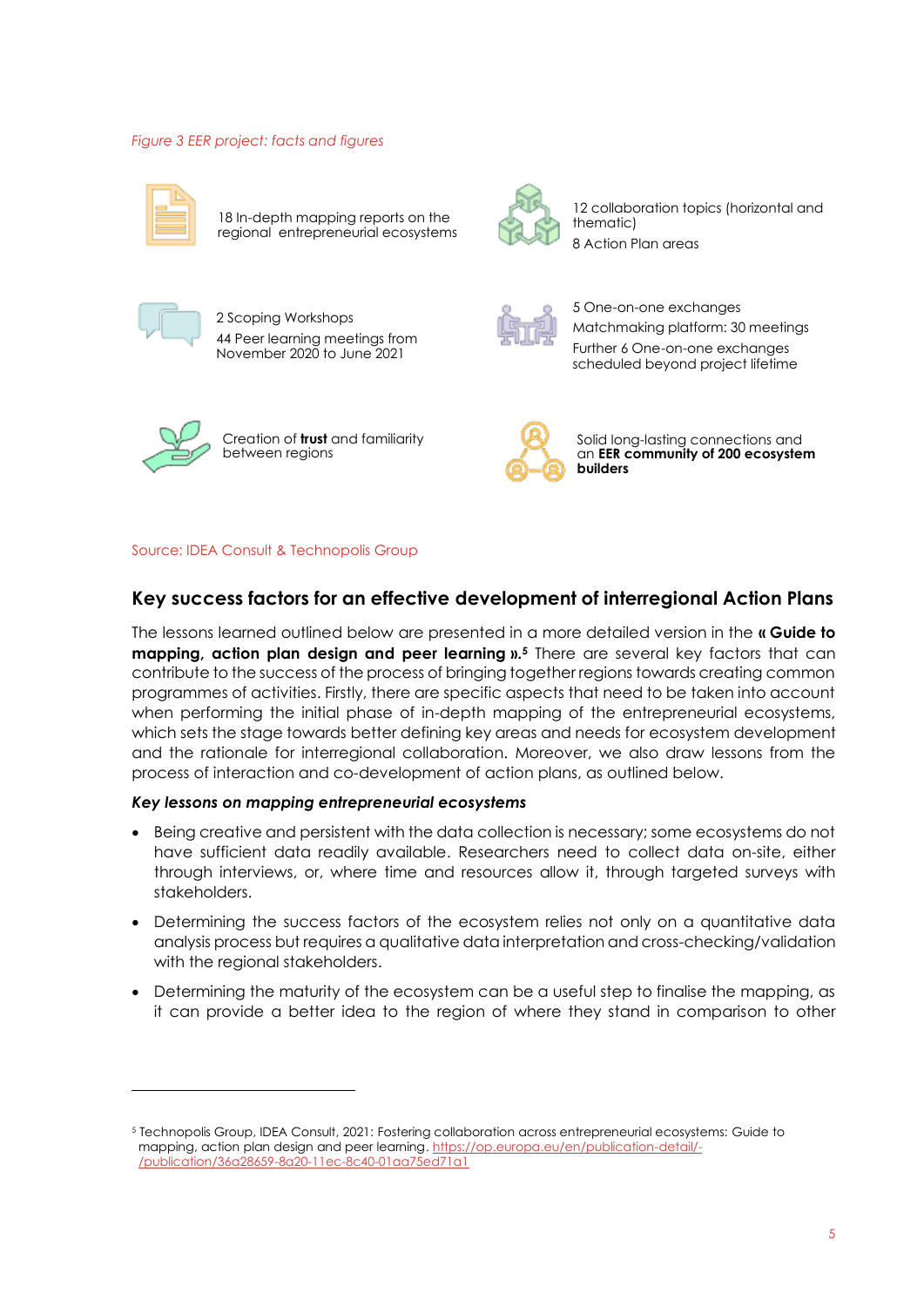ecosystems. The « Guide to mapping, action plan design and peer learning »<sup>6</sup> offers a possible solution based on the existing literature.

# *Lessons learned on developing interregional collaboration action plans*

Throughout the process of identifying and designing interregional collaboration areas, a series of lessons and takeaways have been observed and are summarised here below.

| <b>Online facilitation</b>                 | • Enabled a structured process and the acceleration of reaching<br>cooperation ideas that are more systemic in nature |
|--------------------------------------------|-----------------------------------------------------------------------------------------------------------------------|
| <b>Expansion of the</b>                    | • Engaging participants beyond the initial points of contact from                                                     |
| network of contacts                        | the Regional Development Agencies.                                                                                    |
| <b>Commitment of the</b>                   | • Key regional leaders from all the participating EER Regions                                                         |
| <b>stakeholders</b>                        | (especially the 15 more active ones)                                                                                  |
| Identification of<br>funding opportunities | • especially from the EU instruments with upcoming calls in 2022.                                                     |

# *Figure 4 Success factors for engaging in successful collaborations in Action Plans*

Source: Technopolis Group and IDEA Consult

- **Regional commitment, throughout all stages, remains key**. Regional commitment is the starting point of any interregional partnership. Commitment can take on many forms (i.e., set up a specific legal entity, signing a memorandum of understanding, having an open or closed partnership, among others), however it is important to check and reinforce regional commitment based on the specific needs of the region and its stage of development. Some good practices to consider are:
	- **Do not expect (or require) a formal commitment too early: It is important to allow time** to explore and test interaction between regions and their actors. Thus, allow for experimentation at the beginning but focus the experimentation on the common scope, challenges, needs, etc.
	- **Minimum number of regions to form a collaboration**: There is no ideal number of regions for any partnership, depending on the topic chosen. Within the EER project, the minimal critical mass was defined to contain at least three regions to explore a collaboration area.
	- − **Engagement of the 'right' stakeholders in the collaboration area development**: Regional participation will vary in the course of the partnership's life cycle. For example, policy officers will tend to be heavily involved at the beginning, followed by technology experts and then industry managers, cluster managers and technology experts, with the latter two especially important for the thematic collaboration areas.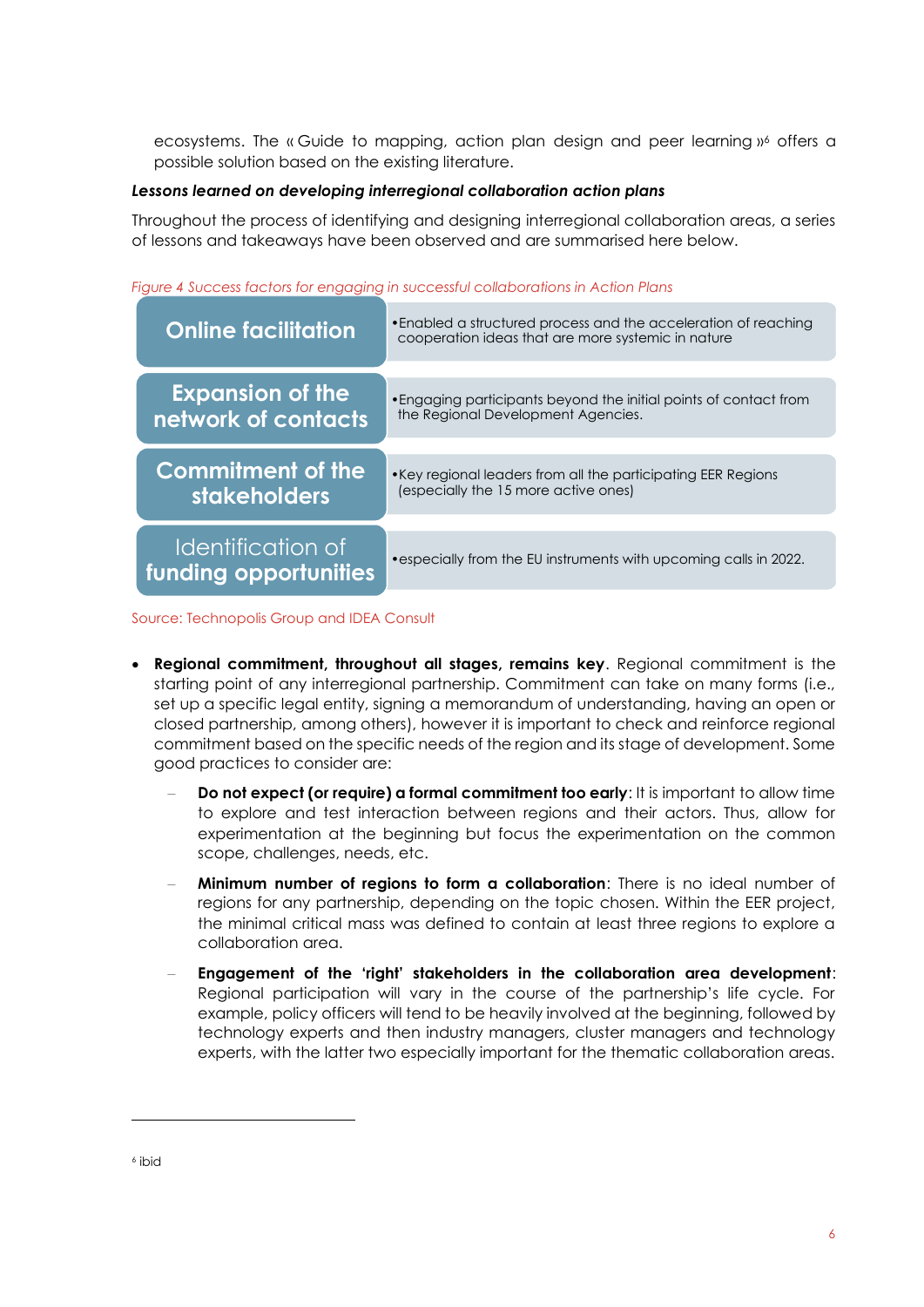- **Renewing commitment. It is important to renew the commitment** because regional interests at partnership level may differ once work is underway. This ties in with the stock-taking process to (re)prioritise activities.
- **Stocktaking**: While mapping the regional interests, it can occur that a large number of collaboration areas are identified in which regional stakeholders are interested. While some peer learning related to each of these topics can be meaningful, not all collaboration areas necessitate a joint action plan nor have the potential for further development. This can be due to various reasons, e.g., not being timely in a current policy context, lack of critical mass, limited potential to develop a joint project or service across the stakeholders involved. It is important to take time to assess and take stock of the potential of the collaboration areas to result in fruitful collaboration, and focus the efforts on the most promising collaboration topics.
- **Identifying funding opportunities from the onset**. As shown in [Figure 5,](#page-5-0) for the success of the collaboration area, it is paramount that the search for funding starts at the earliest stage possible (i.e., right at the Scoping Note stage), exploring what is needed and available among the regions, not necessarily what is fundable. The search for funding goes way beyond EU funding and involves also combined/pooled/aligned regional funding, private funding or other types of public funding (i.e., EIB-like types of debt/equity funding) that are closer to market.



<span id="page-5-0"></span>*Figure 5 Parallel scoping of funding opportunities for the proposed collaboration areas*

#### Source: IDEA Consult

- **The importance of a facilitated process towards the identification of concrete and agreed actions**. Facilitation and mediation were important components of the action plan development as it helped the regions reach a common agreement on future actions.
- **The different maturity levels of the ecosystems matter** in how the collaborations are shaped. In some cases, the regions with emergent or less mature ecosystems lack good practices to showcase to the others in peer learning sessions, or miss key players who could join the sessions and contribute actively. In these cases, the willingness of the mature regions to share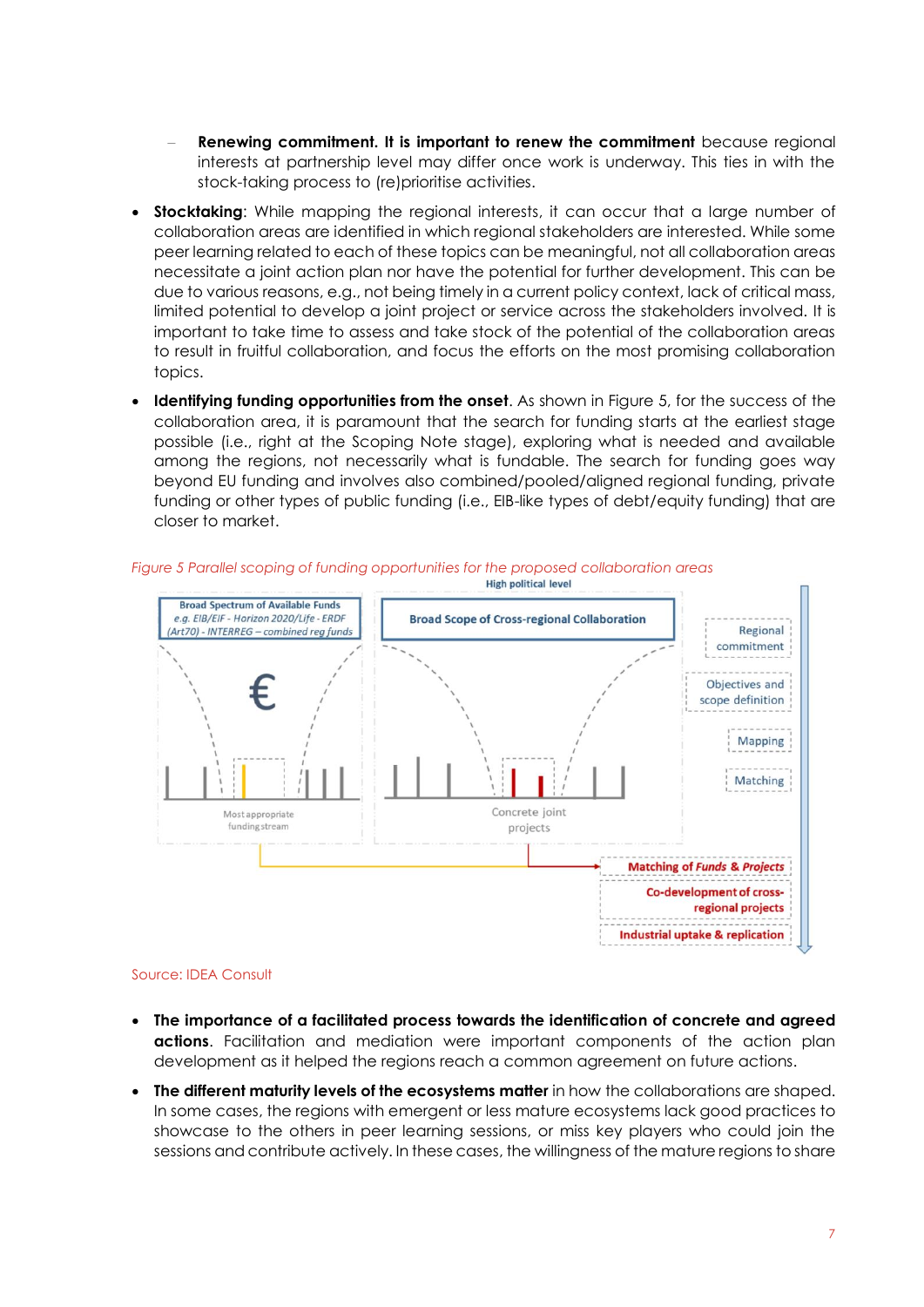knowledge without immediate gains is important. Likewise, the openness of the representatives of the less mature ecosystems to learn and / or transfer external good practices to their own regions can be a driver for further collaboration.

# **The portfolio of EER collaborations show real needs for peer learning, capacity building and interconnection to scale-up the EU entrepreneurial ecosystems**

During the EER project, eight Action Plans were developed to tackle the needs identified for further actions to improve the entrepreneurial ecosystems of the participating regions. They can be grouped into the following items: continued peer learning, capacity building and deeper interconnections among ecosystems.

The need to tap into expertise that may not be available in the region as well as **the need to join forces to build capacity for more effective policies**, were key drivers of collaboration in EER. Moreover, the need to **build critical mass of specialised services** and funding across ecosystems has been another important incentive for cooperation. This is why, the cooperation in EER focused increasingly on **connecting key ecosystem players** such as investors, accelerators, incubators, digital innovation hubs, soft landing agencies and regional development agencies in learning and networking structures.

The figure below provides an overview of the portfolio of EER collaborations and their focus.



## *Figure 6 Portfolio of EER collaborations*

Source: Technopolis Group and IDEA Consult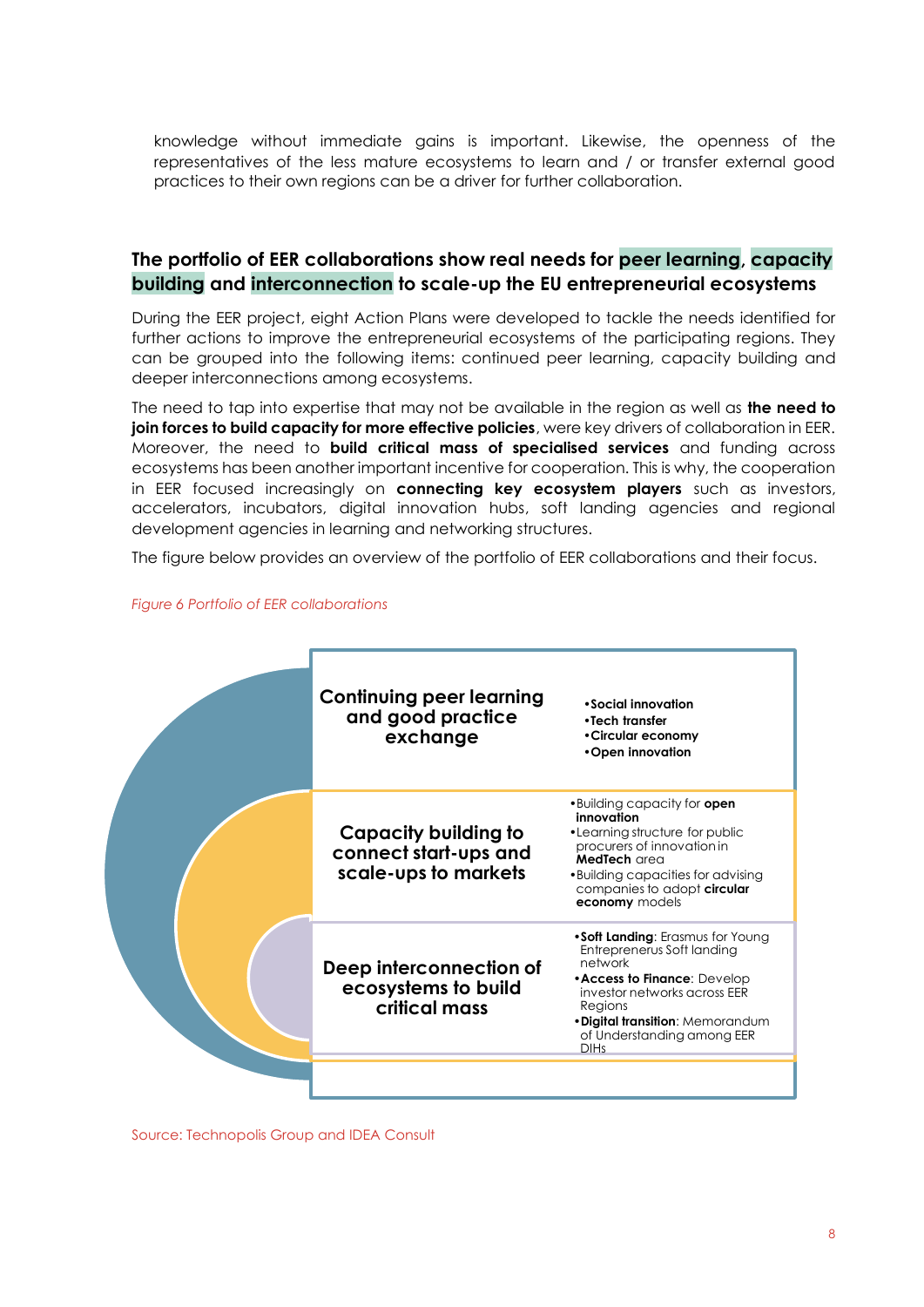The above portfolio of cooperations provide an overview of key areas where regions find a **clear rationale for interregional cooperation and need for combined EU and regional funding support**, including:

- **Peer learning and good practice exchange**. This is especially important in emerging topics such as social innovation, circular economy, but also in areas where key bottlenecks still exist in the regions' ecosystems and practice needs to evolve, like tech transfer and open innovation.
- **Capacity building to connect start-ups and scale-ups to markets**. Access to markets is key for companies' growth at any stage. Markets for start-ups and scale-ups can be found by tapping into large corporations' open innovation budgets, or through, e.g. public procurement of innovations. However, based on the interactions of the EER project, it is clear that the relevant actors in EU regions need to build further capacity to provide quality support to companies in the above innovative fields.
- **Deep interconnection of ecosystems.** This is key for building critical mass in offering high quality services for start-ups, scale-ups and SMEs. This has been initiated in the EER project through developing a Soft Landing network of access points through applying for an EU Erasmus for Young Entrepreneurs funding, developing ideas to build an investors network across several EER regions, or signing Memoranda of Understanding for cooperation among Digital Innovation Hubs. According to the regions involved, these types of collaborations would not have started without the EER project building trust among the regional players.

# **Key policy opportunities for regions to scale-up their entrepreneurial ecosystems through European cooperation**

Based on the experience of facilitating the development of collaborations between key innovation ecosystem stakeholders in EER Regions, there are several observations that stand out in terms of opportunities for policy to support further the scaling up of the EER Regions' ecosystems.

## **Knowledge and experience sharing**

- There is **continuous need for knowledge sharing, exchange and peer-to-peer learning** among ecosystem stakeholders. EU programmes such as INTERREG provide relevant and useful sources of funding and experience sharing.
- Based on the experience of the EER project, a **more sustainable type of learning infrastructure or platform is needed** to support the continuous contact between EER regions, enabling regional stakeholders to flaunch new discussions or peer learning groups, and learn from each other's good practices.
- **Understanding how to monitor and evaluate results and impact** of policies deployed in support of innovation and entrepreneurial ecosystems, has been mentioned several times as a key need of the regional policy makers. Benchmarking the approaches and results of new instruments supporting companies get engaged for instance open innovation activities, or monitoring and evaluating the impact of regional circular economy policies, have been examples where regions wanted to gain more knowledge on.

#### **Ecosystem development capacity building**

• There is a need for **(peer to peer) coaching for regional policy makers and ecosystem stakeholders** (clusters, hubs, incubators etc.) **to integrate innovative approaches into own practices**, especially within less mature ecosystems. Leaders, changemakers, and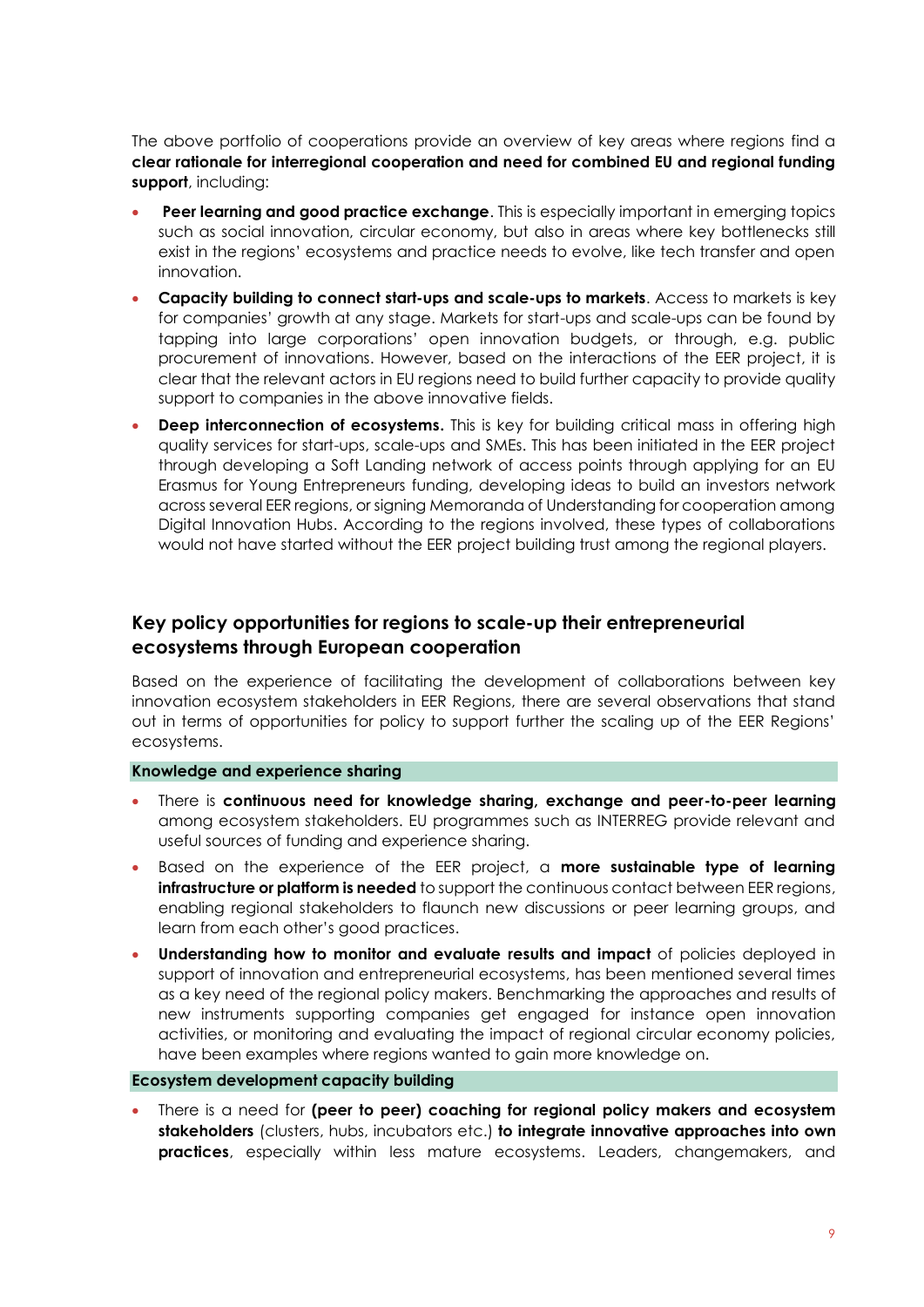ecosystem players who would like to initiate new activities e.g. to enhance the open innovation opportunities in own ecosystem, or to introduce public procurement of innovation in their organisation, could benefit from mentoring and coaching from peers who have gone through similar processes and can support the development of such initiatives in less mature ecosystems.

• Beyond coaching and learning support on how to improve own ecosystems' functions, or how to benefit from interregional cooperation in order to scale-up own ecosystems players' activities, further support can be useful in **helping regions to orient their ecosystems towards tackling societal challenges,** such as transitioning to a green or more socially just economy. These types of approaches are new in many of the regions. At the strategy level, developing the **Sustainability dimensions** of **Regional Strategies for Smart Specialisations (S4)** can be seen as one of the key learning needs. In addition, capacity building on how regional ecosystems could be further catalysed to tackle societal and sustainability challenges was expressed as a need in the final survey of the EER project.

## **Going from peer learning to action at interregional level**

- A different route to support ecosystem development and build capacity can be through developing frameworks such as **project incubators, experimentation labs, or accelerators**  for new policy or public-private initiatives. Just as private entrepreneurs need such ecosystem support services to ideate, launch their business and scale-up, so could publicly minded entrepreneurs' benefit from more support to their innovative initiatives, and even more so, at interregional level.
- **Designing and implementing the 'outward dimension' in regional innovation strategies** is not yet common practice in most (if not all) EU-regions, while it is a prerequisite for the latest version of the Smart Specialisation Strategies (S3s) 2021-2027. Regions should be more proactive in indicating key priorities for interregional activities, and looking at priorities for additional complementarities in other regions. The S3 outward dimension and ERDF support should be used to design instruments for collaboration with external regions (e.g. portable vouchers). The new programming period 2021-2027 offers new possibilities to increase synergies between e.g. Horizon Europe (centralised management) and Structural funds (ERDF, ESF+, decentralised). If foreseen in the regional Operational Programmes, regions can use up to 5% of their structural funds allocation as transfer of resources to support R&I activities under Horizon Europe. Structural Funds can also be used as regional contribution to the European Partnerships (integrated funding) or as alternative funding for Seals of Excellence (alternative funding). All those possibilities (amongst others) could be first relevant starting points to initiate and further stimulate interregional funding and interregional innovation projects mutually reinforcing isolated ecosystems. This requires, however, the regions to think, position and act as 'segments of value chains' bringing the own territorial assets in a wider context, complementary to others.
- This issue of synergies between instruments and governance levels is not new but the 2021- 2027 programming period could represent a momentum, certainly in the context of the urgent green and digital transitions, post-Covid relance and sovereignty in energy and basic commodities' supply. Exploiting synergies however is more often a question of political will than technical constraints.
- On top of synergies between EU funds (centralised versus decentralised), there is also a large and still untapped **room for progress in aligning and combining regional funding between regions** (across Member States and regardless of EU funding). This does not necessarily mean the set-up of 'joint investment funds' between regions, but it could at least start with an **improved governance structure allowing coordination and/or alignment of investments across regions.** Examples like the "Artic Investment Platform", regrouping the